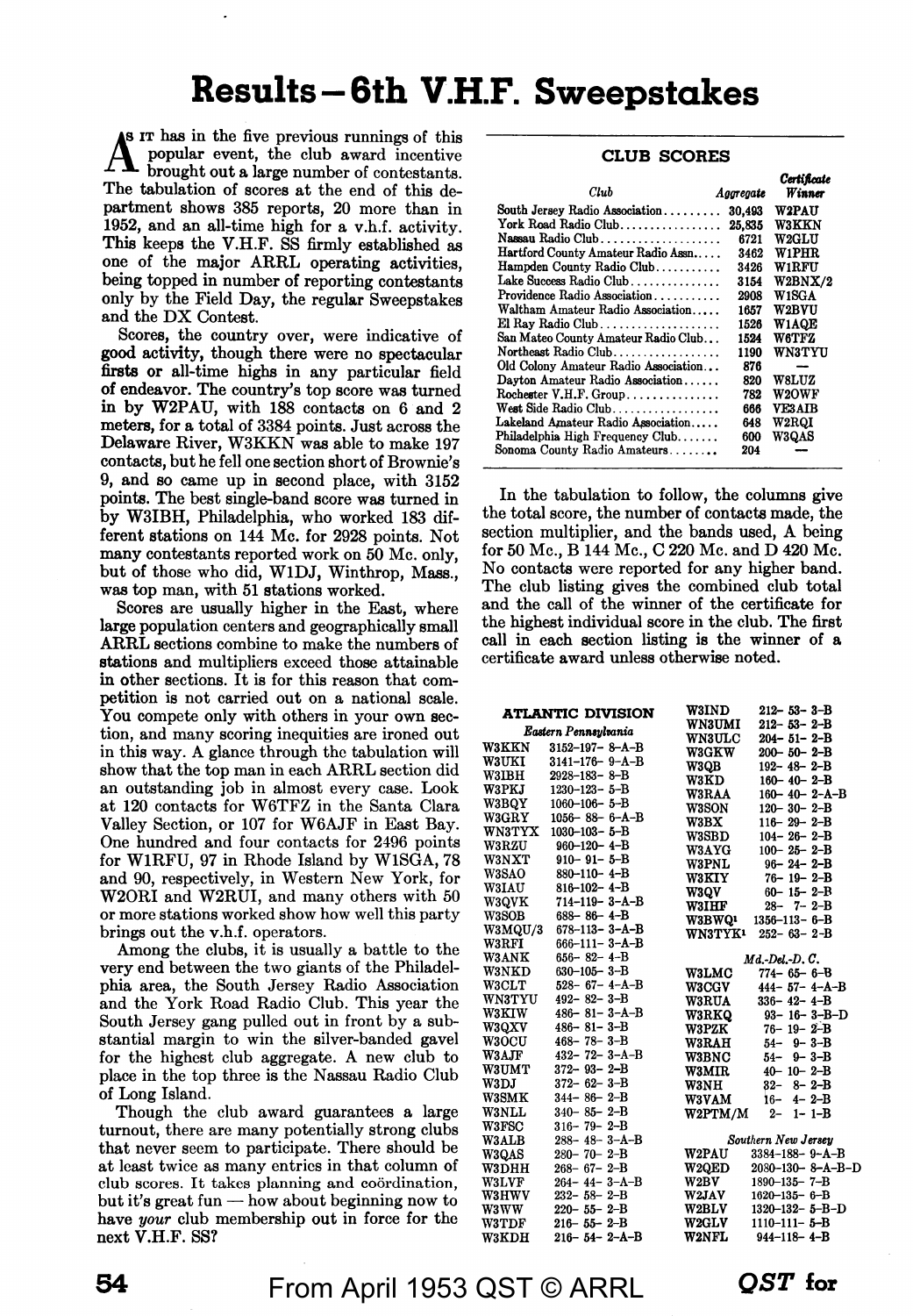| <b>W2EWN</b>           | $928 - 116 - 4 - B$                          | W9USJ                          | $192 - 32 - 3 - B$                               | W2EWI                       | 462-77-3-B                                      | <b>W1TXM'</b>              | $76 - 19 - 2 - B$                            |
|------------------------|----------------------------------------------|--------------------------------|--------------------------------------------------|-----------------------------|-------------------------------------------------|----------------------------|----------------------------------------------|
| <b>W2HMP</b>           | 850-85-5-B                                   | <b>W9MBI</b>                   | $176 - 21 - 4 - B - D$                           | <b>W2KQC</b>                | $390 - 65 - 3 - B$                              |                            | Eastern Massachusetts                        |
| W2SPV                  | $750 - 75 - 5 - B$                           | W9ADO                          | $96 - 24 - 2 - B$                                | W2DLO/2                     | $366 - 61 - 3 - B$                              | W1AHB                      | 1548-129-6-A-B                               |
| <b>W2REB</b><br>W2TJX  | $720 - 90 - 4 - B$<br>$702 - 117 - 3 - B$    | <b>WN9SSI</b><br>W9PK          | $96 - 24 - 2 - B$<br>$32 - 8 - 2 - B$            | W <sub>2</sub> ODB<br>W2JZX | $300 - 50 - 3 - B$<br>294– 49– 3–B              | <b>W1AQE</b>               | $1080 - 90 - 6 - A - B$                      |
| W2YT                   | $696 - 87 - 4 - B$                           |                                | Indiana                                          | W2KIR                       | 288-49-3-B                                      | W1BJN                      | 900-90-5-A-B                                 |
| W2DAJ                  | $618 - 103 - 3 - B$                          | W9NJS                          | $610 - 62 - 5 - B$                               | W2IBQ                       | $279 - 47 - 3 - B$                              | <b>W1RUU</b><br>W1CPB      | $630 - 63 - 5 - A - B$<br>$560 - 70 - 4 - B$ |
| W2KHW                  | $612 - 102 - 3 - B$                          | W9ORZ                          | $156 - 26 - 3 - B$                               | <b>W2AOD</b>                | 276-46-3-B                                      | W1QMN                      | $544 - 68 - 4 - A - B$                       |
| W2CNI                  | $582 - 97 - 3 - B$                           | W9BUM                          | $56 - 14 - 2 - B$                                | W <sub>2</sub> CBQ          | $270 - 45 - 3 - B$                              | W1DJ                       | $510 - 51 - 5 - A$                           |
| W2JRO                  | $552 - 92 - 3 - B$                           |                                | Wisconsin                                        | W2FI                        | $246 - 41 - 3 - B$                              | W1HIL                      | $450 - 45 - 5 - A - B$                       |
| W2GQO                  | $540 - 90 - 3 - B$                           | W9BTI                          | $332 - 42 - 4 - B$                               | <b>W2IFM</b>                | 246-41-3-B                                      | W1MCR                      | $300 - 50 - 3 - B$                           |
| <b>W2ADA</b>           | $504 - 84 - 3 - A - B$                       | W9TQ                           | $304 - 38 - 4 - B$                               | <b>W2KAC</b>                | $234 - 39 - 3 - B$                              | W1PYM                      | $276 - 46 - 3 - B$                           |
| <b>W2LBX</b><br>W2OQN  | $450 - 75 - 3 - B$<br>$438 - 73 - 3 - A - B$ | <b>W9LJV</b>                   | $272 - 34 - 4 - B$<br>$168 - 21 - 4 - B$         | W2WCR<br><b>W2KEB</b>       | 224- 28- 4-B<br>$216 - 54 - 2 - B$              | W1TQF                      | $246 - 41 - 3 - B$                           |
| W2ZUL                  | $438 - 73 - 3 - B$                           | W9UJM<br><b>WN9UEK</b>         | $162 - 27 - 3 - B$                               | KN2BIC                      | $216 - 54 - 2 - B$                              | W1JSM                      | $234 - 39 - 3 - B$                           |
| <b>W2DMU</b>           | $432 - 67 - 3 - A - B$                       | W9YEG                          | $138 - 23 - 3 - B$                               | W2JBQ                       | $204 - 51 - 2 - B$                              | W1RO                       | $210 - 21 - 5 - A$<br>$200 - 20 - 5 - A$     |
| <b>W2EXB</b>           | $408 - 51 - 4 - B$                           | <b>W9FAN</b>                   | $132 - 17 - 4 - B$                               | <b>W2KAE</b>                | $192 - 48 - 2 - B$                              | W1DPI<br>W1LHV             | $192 - 32 - 3 - B$                           |
| <b>W2UCV</b>           | $372 - 93 - 2 - B$                           | W9LJV/AM                       | $96 - 16 - 3 - B$                                | W2IN                        | $186 - 31 - 3 - B$                              | W1OTH                      | $128 - 32 - 2 - B$                           |
| W3LTC/2                | $362 - 91 - 2 - B$                           | <b>W9NVK</b>                   | 76– 19– 2–B                                      | W2IHQ                       | $126 - 21 - 3 - B$                              | W1QQW                      | $84 - 14 - 3 - B$                            |
| <b>W2AUA</b>           | $360 - 36 - 5 - B$                           | <b>W9DSP</b>                   | $48 - 12 - 2 - B$                                | W2JCI                       | $120 - 30 - 2 - B$                              | WILUW                      | 46-23-1-B                                    |
| <b>W2HEK</b>           | $318 - 53 - 3 - B - D$                       | <b>W9WTL</b>                   | $30 - 15 - 1 - B$                                | <b>W2TUK</b>                | $80 - 20 - 2 - B$                               | <b>W1CTR</b>               | $38 - 19 - 1 - B$                            |
| <b>W2ABQ</b>           | $300 - 50 - 3 - B$                           |                                |                                                  | W2ZPG                       | $80 - 20 - 2 - B$                               | W1TVK                      | $15 - 8 - 1 - B$                             |
| W2VX<br><b>K2ANW</b>   | $300 - 75 - 2 - B$<br>$288 - 72 - 2 - B$     |                                | <b>DAKOTA DIVISION</b>                           | W2IQR<br>W2BVL <sup>2</sup> | $72 - 9 - 4 - B$<br>$66 - 33 - 1 - B$           | W1MGP/M                    | $6 - 3 - 1 - A$                              |
| W2FXT                  | $280 - 70 - 2 - B$                           |                                | Minnesota                                        | W2SOB                       | $60 - 15 - 2 - B$                               |                            | Western Massachusetts                        |
| K2AFJ                  | $260 - 65 - 2 - B$                           | WØQIN<br>WØJHS                 | $208 - 26 - 4 - A - B$<br>$168 - 21 - 4 - A - B$ | W2CB                        | $56 - 28 - 1 - B$                               | <b>W1RFU</b>               | 2496-104-12-A-B                              |
| W2PFQ                  | 260- 65- 2-B                                 | <b>WØOAC</b>                   | $168 - 21 - 4 - B$                               | W2QBR                       | $48 - 24 - 1 - B$                               | W1GJO                      | 1368-114- 6-A-B                              |
| <b>W2EGP</b>           | 244- 61- 2-B                                 | WØTKX                          | $126 - 21 - 3 - A - B$                           | <b>W2LGK</b>                | $48 - 12 - 2 - B$                               | <b>WN1VNH</b><br>W1ESA     | $882 - 49 - 9 - B$<br>$36 - 9 - 2 - B$       |
| <b>W2SDO</b>           | 224-56-2-B                                   | WØTJF                          | $114 - 19 - 3 - A - B$                           | W2BZZ                       | $46 - 23 - 1 - B$                               | W1RVW                      | $48 - 8 - 3 - A$                             |
| <b>W2BGF</b>           | 200- 50- 2-B                                 | WØHXY                          | $96 - 12 - 4 - B$                                | W2OGA                       | $46 - 23 - 1 - B$                               |                            |                                              |
| <b>W2PEN</b>           | $196 - 98 - 2 - B$                           |                                |                                                  | <b>W2ZWB</b>                | 44-11-2-B                                       | W1SGA                      | Rhode Island<br>$970 - 97 - 5 - A - B$       |
| W2KBR                  | $184 - 46 - 2 - B$                           |                                | <b>GREAT LAKES</b>                               | W2TNI                       | $42 - 21 - 1 - B$<br>$42 - 21 - 1 - B$          | W1KCS                      | 870-87-5-A-B                                 |
| <b>KN2AIS</b><br>W2BAY | $180 - 45 - 2 - B$<br>$180 - 18 - 5 - A$     |                                | <b>DIVISION</b>                                  | W2VL<br>W2FDM               | $40 - 20 - 1 - B$                               | W1BIL                      | $336 - 56 - 3 - B$                           |
| <b>WN2OGZ</b>          | $176 - 44 - 2 - B$                           |                                | Kentucky                                         | W2SPI                       | 38-19-1-B                                       | W1GBQ                      | $270 - 45 - 3 - B$                           |
| <b>W2OSO</b>           | $172 - 43 - 2 - B$                           | W4PCT                          | $228 - 38 - 3 - B$<br>Michigan                   | <b>W2UXY</b>                | $36 - 18 - 1 - B$                               | W1VDI                      | $188 - 47 - 2 - B$                           |
| W2TM                   | $150 - 15 - 5 - B$                           | <b>W8GNN</b>                   | 232-29-4-B                                       | W2MFP                       | 30- 15- 1-B                                     | <b>W1KKE</b>               | $156 - 39 - 2 - B$                           |
| <b>W2EET</b>           | $140 - 35 - 2 - A - B$                       | <b>W8UMI</b>                   | $192 - 24 - 4 - B$                               | W2HPH/M                     | $22 - 11 - 1 - B$                               | <b>W1UEF</b>               | $135 - 23 - 3 - B$                           |
| W2OWA                  | $132 - 33 - 2 - B$                           | <b>W8DDO</b>                   | $153 - 26 - 3 - B$                               | <b>W2EBY</b>                | $20 - 10 - 1 - B$                               | <b>W1VEM</b>               | $128 - 32 - 2 - B$                           |
| W2ORA                  | $120 - 20 - 3 - A$                           | W8DIV                          | $120 - 20 - 3 - B$                               | <b>W2OKX</b>                | $18 - 9 - 1 - B$                                | W1QLD<br>W <sub>1</sub> CN | $92 - 23 - 2 - B$<br>$64 - 16 - 2 - B$       |
| <b>K2BQW</b>           | $108 - 27 - 2 - B$                           | <b>W8IEE</b>                   | $102 - 17 - 3 - B$                               | W2JRL<br>W2PIB              | $14 - 7 - 1 - B$<br>$14 - 7 - 1 - B$            | <b>W1AOP</b>               | 60- 15- 2-A-B                                |
| <b>W2AKI</b><br>W2FRJ  | $72 - 18 - 2 - B$<br>$48 - 12 - 2 - B$       | <b>WN8JXU</b>                  | $48 - 12 - 2 - B$                                | <b>W2BKX</b>                | $12 - 9 - 1 - B$                                | <b>WN1VAY</b>              | $56 - 14 - 2 - B$                            |
| <b>W2WKI</b>           | $48 - 12 - 2 - B$                            | <b>W8GYU</b>                   | 44-11-2-B                                        | W2MIZ                       | $12 - 6 - 1 - B$                                | W1NZR                      | $20 - 10 - 1 - B$                            |
| W2PZX/2                | 44- 11- 2-B                                  | <b>W8BGY</b><br><b>W8NOH</b>   | $40 - 10 - 2 - B$<br>$10 - 5 - 1 - B$            | <b>W2ZUC</b>                | $12 - 6 - 1 - B$                                | W1PAZ                      | $12 - 6 - 1 - B$                             |
| W2DGN/2                | $32 - 8 - 2 - B$                             |                                | Ohio                                             | <b>W2BXT</b>                | $8 - 4 - 1 - B$                                 | <b>W1KKR</b>               | $8 - 4 - 1 - B$                              |
| <b>W2UKU/2</b>         | $28 - 7 - 2 - B$                             | <b>W8BFQ</b>                   | 896- 64- 7-A-B-C-D                               | <b>W2FDU</b>                | $8 - 4 - 1 - B$                                 | W1BGM                      | $8 - 4 - 1 - B$                              |
| <b>W2UNT</b>           | $24 - 6 - 2 - B$                             | W8LPD                          | $252 - 42 - 3 - A - B$                           | <b>K2ATV</b>                | $6 - 3 - 1 - B$                                 |                            | Vermont                                      |
| W2PTM/2                | $4 - 1 - B$<br>8-                            | <b>W8LUZ</b>                   | $234 - 39 - 3 - B$                               | W2GG1                       | $366 - 61 - 3 - B$                              | W10UZ/1                    | $2 - 1 - 1 - B$                              |
| <b>W2PZX</b>           | $3 - 1 - B$<br>$6-$                          | <b>W8SVI</b>                   | $204 - 34 - 3 - B$                               | W2HNG1                      | $198 - 50 - 2 - B$<br>Northern New Jersey       |                            | WN1UZL/11 200-20-5-B                         |
| W2UQ                   | $2 - 1 - 1 - B$                              | W8BMO                          | $198 - 33 - 3 - B$                               | W2DWJ                       | $2144 - 134 - 8 - B$                            |                            | <b>NORTHWESTERN</b>                          |
|                        | Western New York                             | <b>W8SDJ</b>                   | $186 - 31 - 3 - B$                               | W2QNZ                       | $1440 - 91 - 8 - B$                             |                            | <b>DIVISION</b>                              |
| W2ORI<br><b>W2RUI</b>  | 780-78-5-B-D<br>$720 - 90 - 4 - A - B$       | <b>WN8KJT</b><br><b>WN8KQV</b> | $168 - 28 - 3 - B$<br>$162 - 27 - 3 - B$         | <b>W2COT</b>                | $1242 - 104 - 6 - A - B$                        |                            | Washington                                   |
| <b>W2ALR</b>           | $480 - 60 - 4 - B$                           | W8LTT                          | $112 - 28 - 4 - B$                               | W2AGL                       | $670 - 67 - 5 - B$                              | <b>W7IEE</b>               | 56– 28– 1–A–B                                |
| W2CCR                  | $288 - 48 - 3 - B$                           | W8LOF                          | $102 - 17 - 3 - B$                               | <b>W2RQI</b>                | $472 - 59 - 4 - B$                              | W7KO                       | 38-- 19-- 1-A-B                              |
| <b>W2OWF</b>           | $288 - 36 - 4 - B$                           | <b>W8UEY</b>                   | $38 - 10 - 2 - B$                                | <b>W2PEV</b>                | $128 - 16 - 4 - A - B$                          | <b>W7PXB</b>               | 38– 19– 1–B                                  |
| KN2ALZ                 | $264 - 44 - 3 - B$                           | WN8MCW                         | $22 - 11 - 1 - B$                                | W2DZA                       | $114 - 19 - 3 - A - B - C$<br>$48 - 12 - 2 - B$ | <b>W7AXS</b>               | 24-12-1-A-B                                  |
| W2SFW/2                | $132 - 22 - 3 - B$                           |                                |                                                  | <b>KN2AIO</b>               |                                                 | W7BB+                      | $12 - 6 - 1 - B$                             |
| <b>W2UTH</b>           | $128 - 32 - 2 - A - B$                       |                                | <b>HUDSON DIVISION</b>                           |                             | <b>MIDWEST DIVISION</b>                         |                            | <b>PACIFIC DIVISION</b>                      |
| W2TBD                  |                                              |                                |                                                  |                             |                                                 |                            |                                              |
| W2ZHB<br>W2QY          | $120 - 30 - 2 - B$                           |                                | Eastern New York                                 |                             | Missouri                                        |                            |                                              |
|                        | $108 - 27 - 2 - B$                           | W2PCQ                          | 784- 56- 7-B                                     | WØIHD                       | $12 - 3 - 2 - B$                                |                            | Santa Clara Valley                           |
|                        | $92 - 23 - 2 - B$                            | W2BVU                          | $584 - 37 - 8 - A - B$                           |                             |                                                 | W6TFZ                      | $1200 - 120 - 5 - B$                         |
| <b>W2ELS</b>           | $84 - 21 - 2 - B$<br>$80 - 20 - 2 - B$       | W2PV                           | $280 - 20 - 7 - B$                               |                             | <b>NEW ENGLAND</b>                              | W6CGA                      | $850 - 85 - 5 - B$<br>$180 - 18 - 5 - A - B$ |
| W2VVG<br><b>W2UVF</b>  | $64 - 16 - 2 - B$                            | <b>W2ACY</b><br>W2RTE          | $180 - 18 - 5 - B$<br>$150 - 25 - 6 - B$         |                             | <b>DIVISION</b>                                 | W6ZBS<br>W6ZTJ*            | $72 - 12 - 3 - B$                            |
| W2YIE                  | $34 - 17 - 1 - B$                            | W2KQ                           | $2 - 1 - 1 - C$                                  |                             | Connecticut<br>2046-93-11-A-B-D                 | <b>W6LMN*</b>              | $72 - 9 - 4 - B$                             |
| W2UAD                  | $32 - 16 - 1 - B$                            |                                | N.Y.C.L.I.                                       | W1HDQ*<br>W1PHR             | $516 - 43 - 6 - B$                              | W6PBV                      | $6 - 3 - 1 - B$                              |
| <b>W2UYS</b>           | 32- 16- 1-B                                  | W2AOC                          | $2320 - 145 - 8 - B$                             | W1HDF                       | 492-33-6-A-B-D                                  |                            | <b>East Bay</b>                              |
| W2QHG                  | $20 - 10 - 1 - B$                            | W2GMT                          | $1820 - 130 - 7 - B$                             | <b>WN1VLH</b>               | $375 - 38 - 5 - B$                              | W6AJF                      | 1070-107- 5-A-B-C-D                          |
| W2FCG/2 <sup>1</sup>   | 296-37-4-B                                   | W2DHB                          | $1764 - 147 - 6 - B$                             | W1QBH                       | $144 - 36 - 2 - A - B - D$                      | <b>W6NHU</b>               | $300 - 50 - 3 - B$                           |
|                        | Western Pennsylvania                         |                                | W2BNX/2 1135-114-5-B                             | <b>W1VLK</b>                | $128 - 32 - 2 - A - B - D$                      |                            | San Francisco                                |
| <b>W3KWH</b>           | $72 - 12 - 3 - B$                            | <b>W2GLU</b><br><b>W2QAN</b>   | $1030 - 103 - 5 - B$<br>$855 - 86 - 5 - B$       | W1RVZ                       | $124 - 31 - 2 - B$                              | WN6MGO                     | $114 - 19 - 3 - B$                           |
| <b>W3KWL</b><br>W3CJF  | $72 - 18 - 2 - B$<br>$44 - 11 - 2 - B$       | W2HG                           | $700 - 50 - 7 - B$                               | <b>W1KOW</b><br>W1OLG       | $116 - 29 - 2 - B$<br>$108 - 18 - 3 - B$        | W6DTV                      | $102 - 17 - 3 - B$                           |
|                        |                                              | W2KFV                          | $696 - 87 - 4 - B$                               | WIKHM                       | $100 - 25 - 2 - A - B$                          | W6OTW                      | $102 - 17 - 3 - B$                           |
|                        | <b>CENTRAL DIVISION</b>                      | <b>KN2BGM</b>                  | $696 - 87 - 4 - B$                               | W1RFJ                       | 78- 13- 3-B                                     |                            | Sacramento Valley                            |
|                        | Illinois                                     | W2CET                          | $696 - 58 - 6 - B$                               | <b>W1RNT</b>                | $64 - 16 - 2 - A - B$                           | W6MIW                      | $305 - 31 - 5 - B$                           |
| W9QXP                  | $366 - 61 - 3 - B$                           | W2BTA                          | $680 - 85 - 4 - B$                               | W1AW*                       | $60 - 30 - 2 - A - B$                           | W6OTN<br>WN6RZZ            | $240 - 30 - 4 - B$<br>96- 12- 4-B            |
| W9JGA                  | $306 - 51 - 3 - B$                           | <b>W2IEJ</b>                   | $680 - 68 - 5 - B$<br>$573 - 96 - 3 - B$         | W1VXJ                       | $56 - 14 - 2 - B$                               |                            |                                              |
| <b>W9QKM</b>           | $270 - 45 - 3 - B$<br>$210 - 35 - 3 - B$     | <b>W2KDI</b><br>W2ONG          | $550 - 55 - 5 - B$                               | W1BDI <sup>3</sup>          | $52 - 13 - 2 - B$<br>$88 - 22 - 2 - B$          | W6NGR                      | San Joaquin Valley<br>539-40-7-B             |
| W9CX<br><b>W9KCW</b>   | $204 - 34 - 3 - B$<br>$192 - 32 - 3 - B$     | <b>W2ICU</b><br><b>WN2MFN</b>  | $510 - 51 - 5 - B$<br>$476 - 60 - 4 - B$         | <b>WN1VNO1</b>              |                                                 | (Continued on page 140)    |                                              |

## From April 1953 QST © ARRL **April 1963 55**